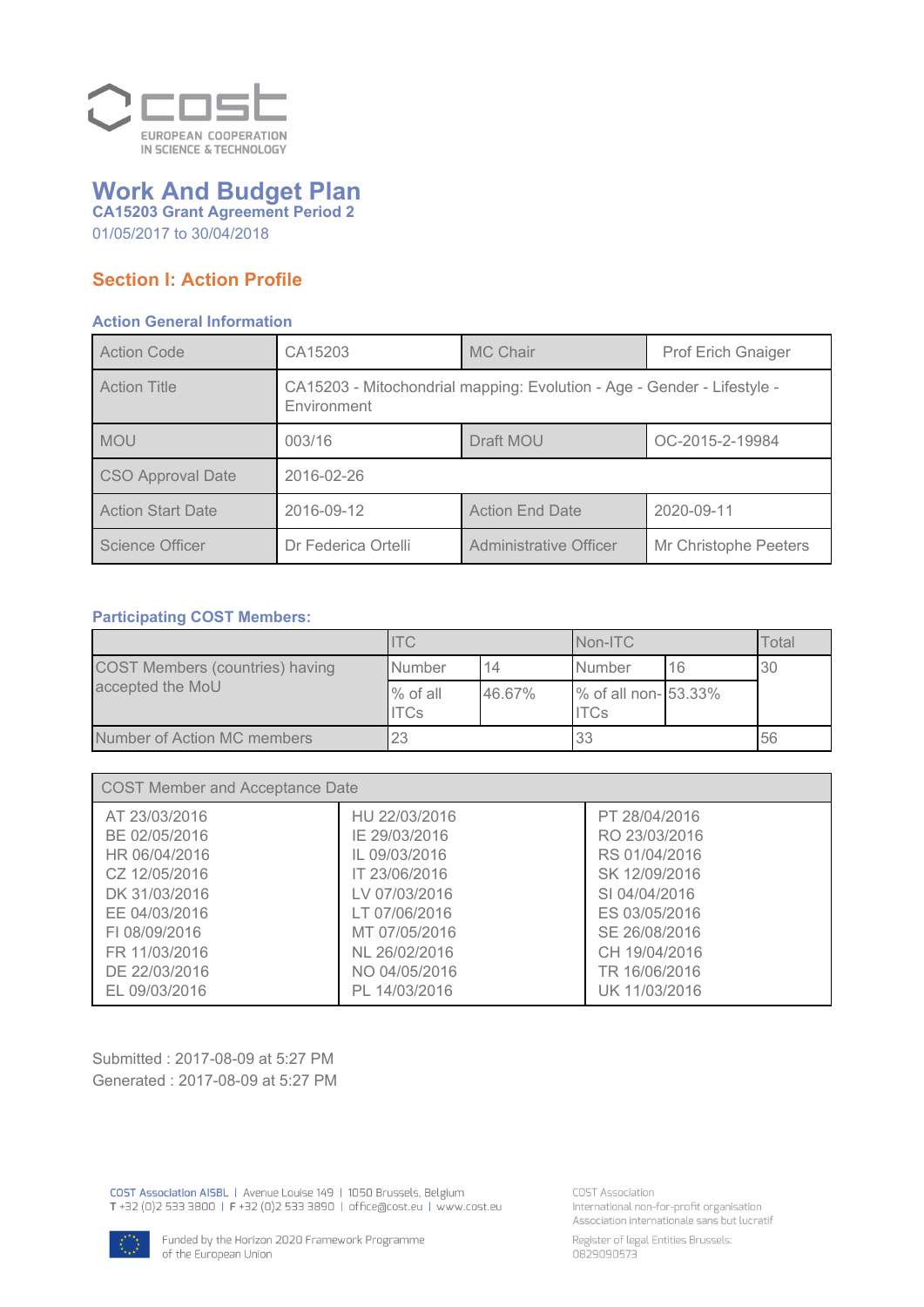

# **International cooperation**

|                                                     | <b>NNC</b> | <b>IPC</b> | Specific<br>Organis<br>ation | Total |
|-----------------------------------------------------|------------|------------|------------------------------|-------|
| Number of entities formally approved to join Action |            |            |                              |       |
| Number of countries                                 |            |            |                              |       |

# **Working Groups**

|                 | WG Title                                                                                                 | <b>WG Leader</b>          | Number of<br><b>WG</b><br>members |
|-----------------|----------------------------------------------------------------------------------------------------------|---------------------------|-----------------------------------|
| WG1             | Standard operating procedures and user<br>requirement document: Protocols,<br>terminology, documentation | Dr Kathrin Renner-Sattler | 70                                |
| WG <sub>2</sub> | MITOEAGLE data repository in muscle<br>and other tissues                                                 | Dr Pablo M. Garcia-Roves  | 55                                |
| WG3             | MITOEAGLE data repository on fat<br>tissues and other tissues                                            | Prof Jan Nedergaard       | 30                                |
| WG4             | MITOEAGLE data repository for blood<br>cells and cultured cells                                          | Dr Nicoleta Moisoi        | 70                                |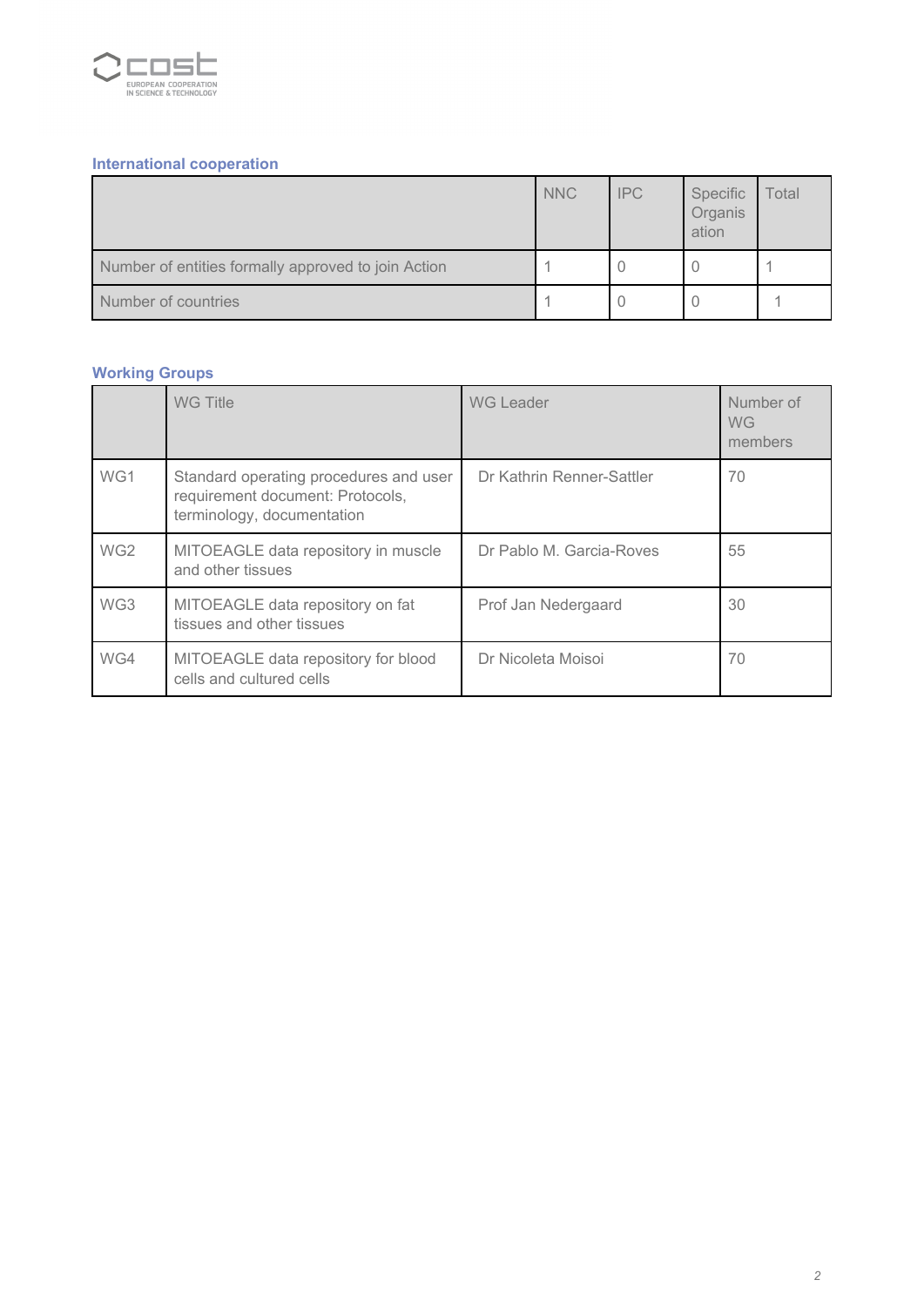

# **Section II: MoU objectives and Grant Agreement Period Goals and Activities**

#### **Action Objectives from MoU**

#### Aim/primary Objective

include Evolution, Age, Gender, Lifestyle and Environment (EAGLE) in studies of mitochondrial function. MITOEAGLE develops harmonisation protocols towards generating a data repository on mitochondrial respiratory function. A data management system will interrelate various study-results and set them into a multidimensional context, to better diagnose mitochondrial respiratory defects

Secondary objectives

- 1.Intensify the dissemination of updated knowledge and know-how among the partners.
- 2.Build and improve collaborative relationships among the participating groups of the Action and interested end-users.
- 3.Optimally harmonise protocols across research groups.
- 4.Foster coordinated research activities of scientific proposals in the European Research Area.
- 5.Increase the number of active participants in the course of the COST Action.
- 6.Form a unique well-coordinated network of senior researchers and young investigators.
- 7.Include well established stakeholders.
- 8.Establish a spirit of mentorship and collaboration in contrast to fierce competition which characterised early decades of bioenergetics.
- 9.Initiate applications for funding to support international collaborative research projects.
- 10.Present and publish results of collaborative research projects within the COST Action, particularly related to STSMs supported by the Action.
- 11.MITOEAGLE recommendations: The goal is to increase the value and reduce the noise in mitochondrial research. Prespecified and time-stamped protocols are needed in practice, and researchers need to be introduced into adhering to publicly deposited protocols in practice. MITOEAGLE recommendations will provide practical guidelines for students, scientists and stakeholders.
- 12.A monitored database centres of excellence: The MITOEAGLE database will provide an invaluable tool for mitochondrial studies in the transition from exploratory preclinical research to clinical and pharmacological applications. Centres of excellence will emanate from the project?s working groups providing training programmes and diagnostic services.
- 13.Training: Enhance the rigorous training activities particularly for PhD students and young researchers (STSMs, Schools, Workshops, Conferences) in order to establish the practical guidelines introduced by MITOEAGLE and to enhance research results in the long term.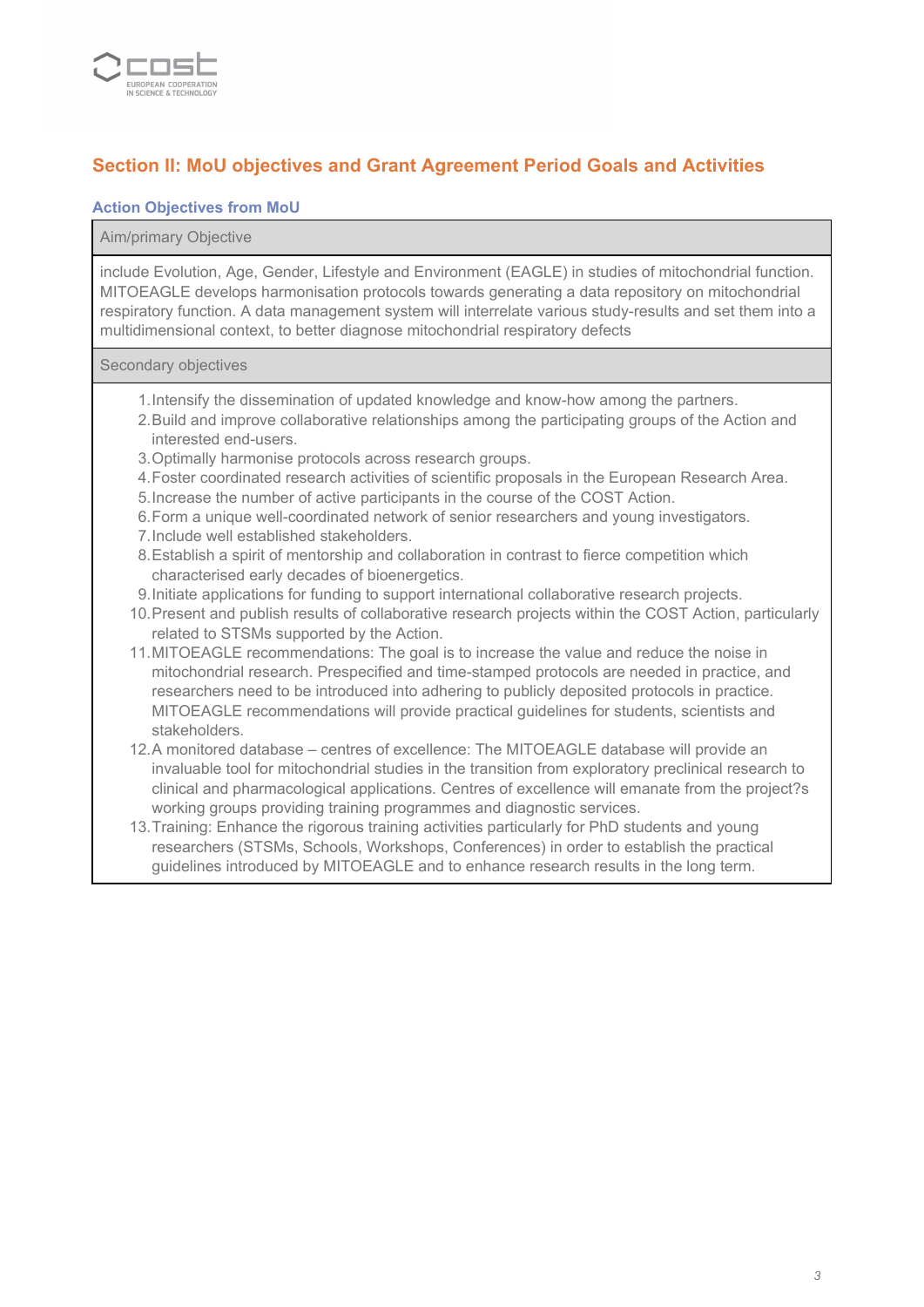

# **Grant Agreement Period**

| Grant Agreement Period Start 01/05/2017 | Grant Agreement Period End 30/04/2018 |  |
|-----------------------------------------|---------------------------------------|--|
| Date                                    | Date                                  |  |

#### **Grant Agreement Period Goals**

| Number            | <b>Grant Agreement Period Goal</b>                                                                                                                                                                                               | MoU Objective(s) it relates to                                                                                                                                                                                                                    |
|-------------------|----------------------------------------------------------------------------------------------------------------------------------------------------------------------------------------------------------------------------------|---------------------------------------------------------------------------------------------------------------------------------------------------------------------------------------------------------------------------------------------------|
| GAPG 1            | Development of a MITOEAGLE proficiency training<br>module                                                                                                                                                                        | • Secondary objective 11                                                                                                                                                                                                                          |
| GAPG <sub>2</sub> | Draft phase 2 of a manuscript on concepts and<br>terminology of mitochondrial physiology                                                                                                                                         | • Secondary objective 1<br>• Secondary objective 2<br>• Secondary objective 5<br>· Secondary objective 6<br>• Secondary objective 8<br>· Secondary objective 10                                                                                   |
| GAPG <sub>3</sub> | Present on project website a collection of<br>procedures and experimental protocols for the<br>evaluation of mitochondrial capacities and a library<br>of protocols, for discussion and optimization                             | • Secondary objective 1<br>• Secondary objective 2<br>• Secondary objective 3<br>• Secondary objective 4<br>· Secondary objective 6<br>• Secondary objective 8<br>• Secondary objective 11                                                        |
| GAPG 4            | MITOEAGLE data management system (DMS)<br>development: (1) Testing of developed software<br>components regarding functionality and usability; (2)<br>Upload of datasets generated through WG 2-4 in<br>internal lab developments | • Secondary objective 4<br>• Secondary objective 11<br>• Secondary objective 12                                                                                                                                                                   |
| GAPG <sub>5</sub> | Develop recommendations for quality control, data<br>reporting and data sharing beyond the published<br>record                                                                                                                   | • Secondary objective 1<br>• Secondary objective 2<br>• Secondary objective 3<br>· Secondary objective 6<br>• Secondary objective 7<br>• Secondary objective 8<br>• Secondary objective 10                                                        |
| GAPG <sub>6</sub> | Discuss strategic dissemination and an education<br>programme for MITOEAGLE                                                                                                                                                      | • Secondary objective 1<br>• Secondary objective 2<br>• Secondary objective 4<br>• Secondary objective 5<br>• Secondary objective 6<br>• Secondary objective 7<br>• Secondary objective 8<br>• Secondary objective 13                             |
| GAPG <sub>7</sub> | Draft (phase 2) of a manuscript on procedures,<br>protocols and general guidelines for mitochondrial<br>respiratory studies in muscle tissue                                                                                     | • Secondary objective 1<br>• Secondary objective 2<br>• Secondary objective 3<br>• Secondary objective 4<br>• Secondary objective 5<br>• Secondary objective 6<br>• Secondary objective 8<br>• Secondary objective 10<br>• Secondary objective 11 |
| GAPG <sub>8</sub> | Extend consensus protocols and reporting schemes                                                                                                                                                                                 | • Secondary objective 2                                                                                                                                                                                                                           |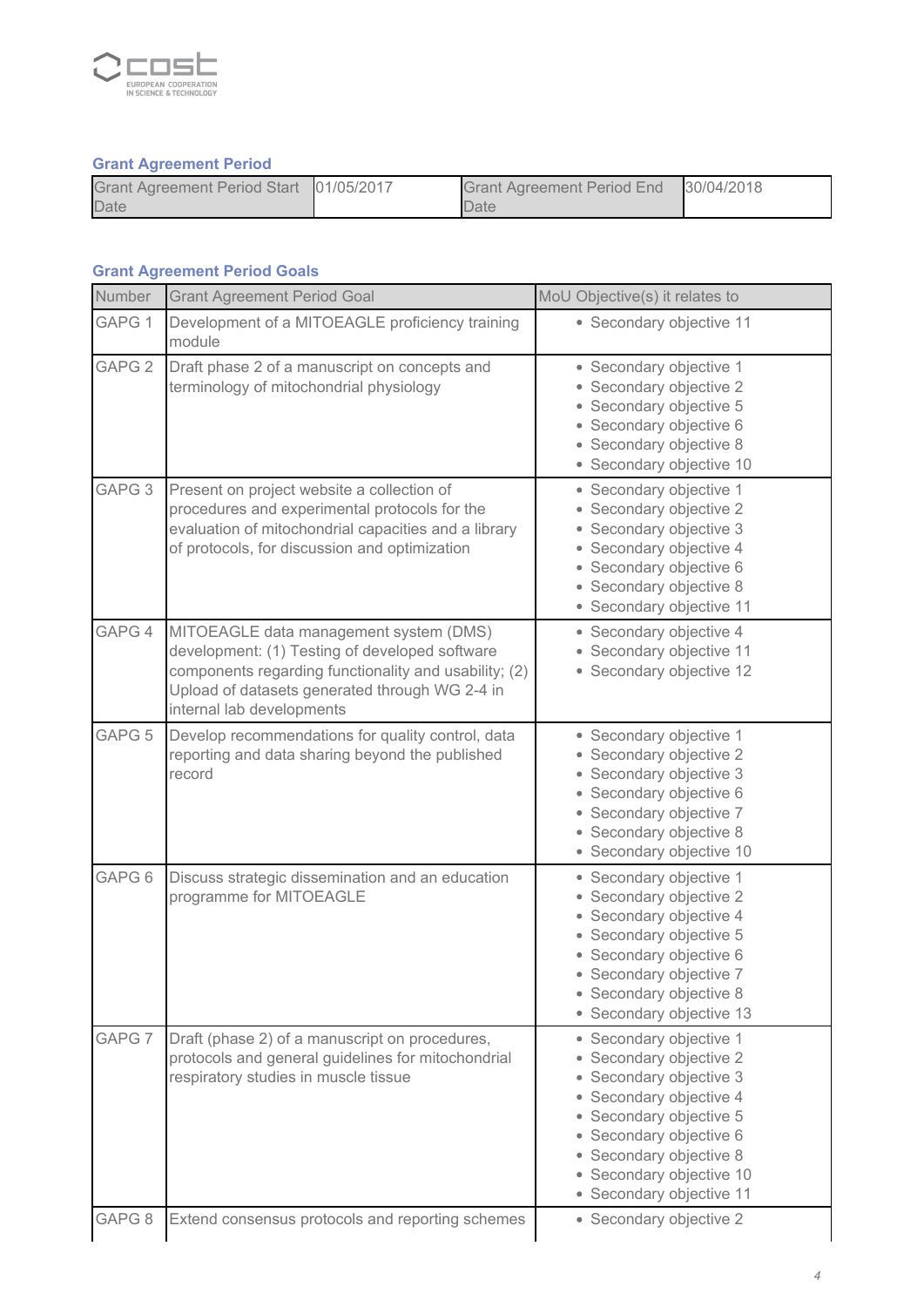

|        | in a standardized format from adipose to neuronal<br>and liver tissues (WG3)                                                                    | • Secondary objective 3<br>• Secondary objective 5<br>• Secondary objective 6<br>• Secondary objective 8<br>• Secondary objective 11                            |
|--------|-------------------------------------------------------------------------------------------------------------------------------------------------|-----------------------------------------------------------------------------------------------------------------------------------------------------------------|
| GAPG 9 | Summarize consensus protocols and reporting<br>schemes for mitochondrial respiratory studies in<br>blood and cultured cells                     | • Secondary objective 2<br>• Secondary objective 3<br>• Secondary objective 5<br>• Secondary objective 6<br>• Secondary objective 8<br>• Secondary objective 11 |
|        | GAPG 10 Develop laboratory protocols for blood cell types<br>(PBMCs, platelets) for mitochondrial studies on<br>intact and permeabilized cells. | • Secondary objective 1<br>• Secondary objective 2<br>• Secondary objective 3<br>• Secondary objective 4<br>• Secondary objective 8<br>• Secondary objective 11 |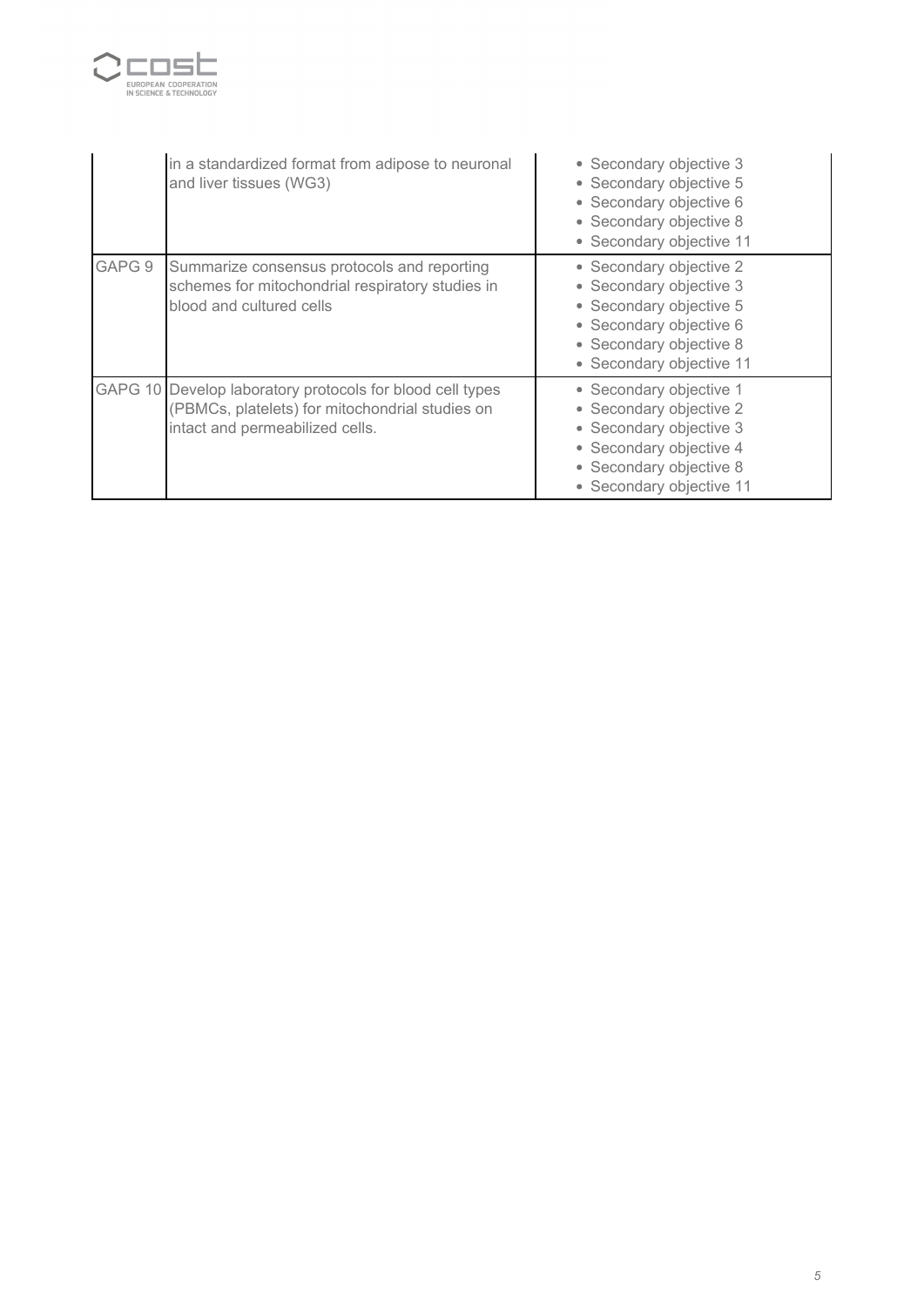

# **Section IV: Work and Budget Plan for the Grant Agreement Period**

# **Work and Budget Plan Summary**

| <b>A. COST Networking Tools</b>                                                                 | <b>EUR</b> |
|-------------------------------------------------------------------------------------------------|------------|
| (1) Meetings                                                                                    | 64,826.83  |
| (2) Training Schools                                                                            | 29,182.78  |
| (3) Short Term Scientific Missions (STSM)                                                       | 35,000.00  |
| (4) ITC Conference Grant                                                                        | 11,909.70  |
| (5) COST Action Dissemination                                                                   | 2,097.59   |
| (6) Other Expenses Related to Scientific Activities<br>(OERSA)                                  | 500.00     |
| B. Total Science Expenditure (sum of (1) to (6))                                                | 143,516.90 |
| <b>C. Financial and Scientific Administration and</b><br>Coordination (FSAC) (max. of 15% of B) | 21,527.54  |
| Total Grant (B+C)                                                                               | 165,044.44 |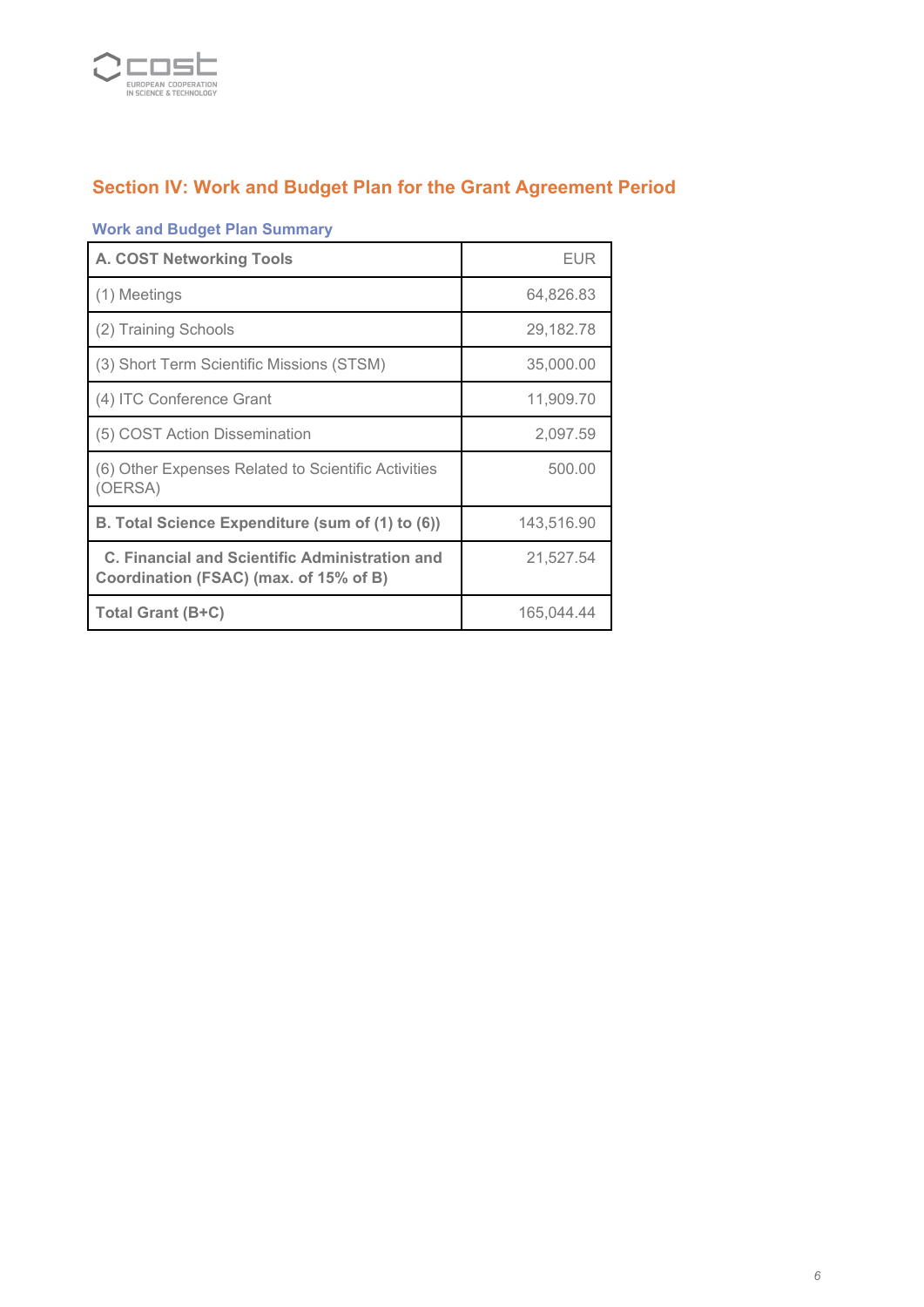

# **Meetings**

#### Overview

| <b>Meeting Title</b>                                    | <b>Meeting Type</b>                                                                                                      | <b>Dates</b>               | <b>Location</b>                       | <b>ITC</b> | <b>Total Cost(EUR)</b> |
|---------------------------------------------------------|--------------------------------------------------------------------------------------------------------------------------|----------------------------|---------------------------------------|------------|------------------------|
| Mitochondrial<br>mapping<br>Working group<br>workshop   | <b>Working Group</b><br>Meeting                                                                                          | 28/07/2017 -<br>29/07/2017 | Obergurgl<br>(Austria)                | <b>No</b>  | 18,598.83              |
| Mitochondrial<br>mapping MC<br>meeting and<br>workshops | Management<br>Committee<br>Meeting, Core<br>Group Meeting,<br><b>Working Group</b><br>Meeting, Worksh<br>ops/Conferences | 15/11/2017 -<br>17/11/2017 | Hradec Králové<br>(Czech<br>Republic) | Yes        | 40,868.00              |
| Retreat                                                 | Other COST<br>relevant meeting                                                                                           | 07/02/2018 -<br>10/02/2018 | Innsbruck<br>(Austria)                | <b>No</b>  | 5,360.00               |
|                                                         |                                                                                                                          |                            |                                       | Total      | 64,826.83              |

Details

| <b>Meeting Type</b>                               | <b>Working Group Meeting</b>                                                                                                                                                                                                                                                                                                                                                                                                                                                                                                                                                                                                                                                                                                                                                                                                                                                                                                                                                                    |                                                                      |                     |
|---------------------------------------------------|-------------------------------------------------------------------------------------------------------------------------------------------------------------------------------------------------------------------------------------------------------------------------------------------------------------------------------------------------------------------------------------------------------------------------------------------------------------------------------------------------------------------------------------------------------------------------------------------------------------------------------------------------------------------------------------------------------------------------------------------------------------------------------------------------------------------------------------------------------------------------------------------------------------------------------------------------------------------------------------------------|----------------------------------------------------------------------|---------------------|
| Title of the Meeting                              | Mitochondrial mapping Working group workshop                                                                                                                                                                                                                                                                                                                                                                                                                                                                                                                                                                                                                                                                                                                                                                                                                                                                                                                                                    |                                                                      |                     |
| <b>Grant Period Goal(s) it</b><br>will address    | Draft phase 2 of a manuscript on concepts and terminology of mitochondrial<br>physiology, Present on project website a collection of procedures and<br>experimental protocols for the evaluation of mitochondrial capacities and a<br>library of protocols, for discussion and optimization, MITOEAGLE data<br>management system (DMS) development: (1) Testing of developed software<br>components regarding functionality and usability; (2) Upload of datasets<br>generated through WG 2-4 in internal lab developments, Develop<br>recommendations for quality control, data reporting and data sharing beyond<br>the published record, Discuss strategic dissemination and an education<br>programme for MITOEAGLE, Extend consensus protocols and reporting<br>schemes in a standardized format from adipose to neuronal and liver tissues<br>(WG3), Develop laboratory protocols for blood cell types (PBMCs, platelets) for<br>mitochondrial studies on intact and permeabilized cells. |                                                                      |                     |
| Description                                       | Working group workshops                                                                                                                                                                                                                                                                                                                                                                                                                                                                                                                                                                                                                                                                                                                                                                                                                                                                                                                                                                         |                                                                      |                     |
| Output(s)                                         | Discussion and dissemination                                                                                                                                                                                                                                                                                                                                                                                                                                                                                                                                                                                                                                                                                                                                                                                                                                                                                                                                                                    |                                                                      |                     |
| Location                                          | Obergurgl (Austria)                                                                                                                                                                                                                                                                                                                                                                                                                                                                                                                                                                                                                                                                                                                                                                                                                                                                                                                                                                             | <b>ITC</b>                                                           | <b>No</b>           |
| <b>Start Date</b>                                 | 2017-07-28 09:00:00                                                                                                                                                                                                                                                                                                                                                                                                                                                                                                                                                                                                                                                                                                                                                                                                                                                                                                                                                                             | <b>End Date</b>                                                      | 2017-07-29 18:00:00 |
| Duration                                          | 2 days                                                                                                                                                                                                                                                                                                                                                                                                                                                                                                                                                                                                                                                                                                                                                                                                                                                                                                                                                                                          |                                                                      |                     |
| Number of expected total<br>participants          | 64                                                                                                                                                                                                                                                                                                                                                                                                                                                                                                                                                                                                                                                                                                                                                                                                                                                                                                                                                                                              | Number of participants to<br>be reimbursed from<br><b>COST</b> funds | 31                  |
| Average<br>reimbursement(per<br>participant)(EUR) | 550.93                                                                                                                                                                                                                                                                                                                                                                                                                                                                                                                                                                                                                                                                                                                                                                                                                                                                                                                                                                                          | <b>Total Reimbursement</b><br>costs (EUR)                            | 17,078.83           |
| <b>Local Organiser Support</b><br>(EUR)           | 1,520.00                                                                                                                                                                                                                                                                                                                                                                                                                                                                                                                                                                                                                                                                                                                                                                                                                                                                                                                                                                                        |                                                                      |                     |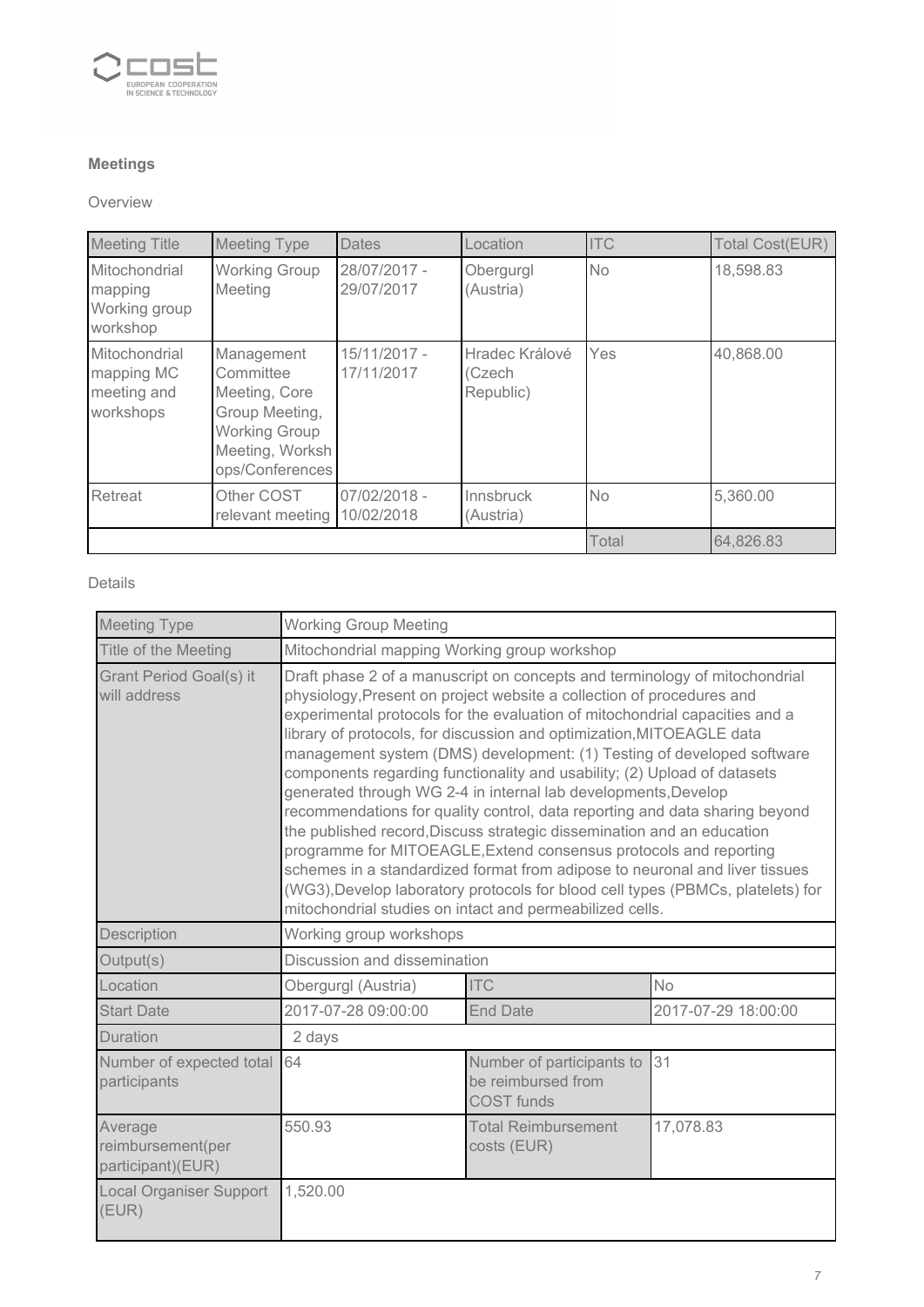

| Total cost of the meeting | 18,598.83 |
|---------------------------|-----------|
| (EUR                      |           |

| <b>Meeting Type</b>                               | Management Committee Meeting, Core Group Meeting, Working Group<br>Meeting, Workshops/Conferences                                                                                                                                                                                                                                                                                                                                                                                                                                                                                                                                                                                                                                                                                                                                                                                                                                                                                                                                                                                                                               |                                                                             |                     |  |  |
|---------------------------------------------------|---------------------------------------------------------------------------------------------------------------------------------------------------------------------------------------------------------------------------------------------------------------------------------------------------------------------------------------------------------------------------------------------------------------------------------------------------------------------------------------------------------------------------------------------------------------------------------------------------------------------------------------------------------------------------------------------------------------------------------------------------------------------------------------------------------------------------------------------------------------------------------------------------------------------------------------------------------------------------------------------------------------------------------------------------------------------------------------------------------------------------------|-----------------------------------------------------------------------------|---------------------|--|--|
| Title of the Meeting                              | Mitochondrial mapping MC meeting and workshops                                                                                                                                                                                                                                                                                                                                                                                                                                                                                                                                                                                                                                                                                                                                                                                                                                                                                                                                                                                                                                                                                  |                                                                             |                     |  |  |
| Grant Period Goal(s) it<br>will address           | Development of a MITOEAGLE proficiency training module, Draft phase 2 of a<br>manuscript on concepts and terminology of mitochondrial<br>physiology, MITOEAGLE data management system (DMS) development: (1)<br>Testing of developed software components regarding functionality and usability;<br>(2) Upload of datasets generated through WG 2-4 in internal lab<br>developments, Develop recommendations for quality control, data reporting and<br>data sharing beyond the published record, Discuss strategic dissemination and<br>an education programme for MITOEAGLE, Draft (phase 2) of a manuscript on<br>procedures, protocols and general guidelines for mitochondrial respiratory<br>studies in muscle tissue, Extend consensus protocols and reporting schemes in<br>a standardized format from adipose to neuronal and liver tissues<br>(WG3), Summarize consensus protocols and reporting schemes for<br>mitochondrial respiratory studies in blood and cultured cells, Develop laboratory<br>protocols for blood cell types (PBMCs, platelets) for mitochondrial studies on<br>intact and permeabilized cells. |                                                                             |                     |  |  |
| Description                                       |                                                                                                                                                                                                                                                                                                                                                                                                                                                                                                                                                                                                                                                                                                                                                                                                                                                                                                                                                                                                                                                                                                                                 | MC meeting, working group workshops, conference jointly with the MiPsociety |                     |  |  |
| Output(s)                                         |                                                                                                                                                                                                                                                                                                                                                                                                                                                                                                                                                                                                                                                                                                                                                                                                                                                                                                                                                                                                                                                                                                                                 | Discussion and dissemination                                                |                     |  |  |
| Location                                          | Hradec Králové (Czech<br>Republic)                                                                                                                                                                                                                                                                                                                                                                                                                                                                                                                                                                                                                                                                                                                                                                                                                                                                                                                                                                                                                                                                                              | <b>ITC</b>                                                                  | Yes                 |  |  |
| <b>Start Date</b>                                 | 2017-11-15 09:00:00                                                                                                                                                                                                                                                                                                                                                                                                                                                                                                                                                                                                                                                                                                                                                                                                                                                                                                                                                                                                                                                                                                             | <b>End Date</b>                                                             | 2017-11-17 18:00:00 |  |  |
| Duration                                          | 3 days                                                                                                                                                                                                                                                                                                                                                                                                                                                                                                                                                                                                                                                                                                                                                                                                                                                                                                                                                                                                                                                                                                                          |                                                                             |                     |  |  |
| Number of expected total<br>participants          | 100                                                                                                                                                                                                                                                                                                                                                                                                                                                                                                                                                                                                                                                                                                                                                                                                                                                                                                                                                                                                                                                                                                                             | Number of participants to<br>be reimbursed from<br><b>COST</b> funds        | 42                  |  |  |
| Average<br>reimbursement(per<br>participant)(EUR) | 854.00                                                                                                                                                                                                                                                                                                                                                                                                                                                                                                                                                                                                                                                                                                                                                                                                                                                                                                                                                                                                                                                                                                                          | <b>Total Reimbursement</b><br>costs (EUR)                                   | 35,868.00           |  |  |
| <b>Local Organiser Support</b><br>(EUR)           | 5,000.00                                                                                                                                                                                                                                                                                                                                                                                                                                                                                                                                                                                                                                                                                                                                                                                                                                                                                                                                                                                                                                                                                                                        |                                                                             |                     |  |  |
| Total cost of the meeting<br>(EUR)                | 40,868.00                                                                                                                                                                                                                                                                                                                                                                                                                                                                                                                                                                                                                                                                                                                                                                                                                                                                                                                                                                                                                                                                                                                       |                                                                             |                     |  |  |

| <b>Meeting Type</b>                     | Other COST relevant meeting                                                                                                                                                                           |          |                     |
|-----------------------------------------|-------------------------------------------------------------------------------------------------------------------------------------------------------------------------------------------------------|----------|---------------------|
| Title of the Meeting                    | Retreat                                                                                                                                                                                               |          |                     |
| Grant Period Goal(s) it<br>will address | Discuss strategic dissemination and an education programme for<br>MITOEAGLE, Summarize consensus protocols and reporting schemes for<br>mitochondrial respiratory studies in blood and cultured cells |          |                     |
| Description                             | Retreat to summerize protocols and reporting schemes, and for discussions                                                                                                                             |          |                     |
| Output(s)                               | <b>Discussion</b>                                                                                                                                                                                     |          |                     |
| Location                                | <b>ITC</b><br>Innsbruck (Austria)<br><b>No</b>                                                                                                                                                        |          |                     |
| <b>Start Date</b>                       | 2018-02-07 09:00:00                                                                                                                                                                                   | End Date | 2018-02-10 10:00:00 |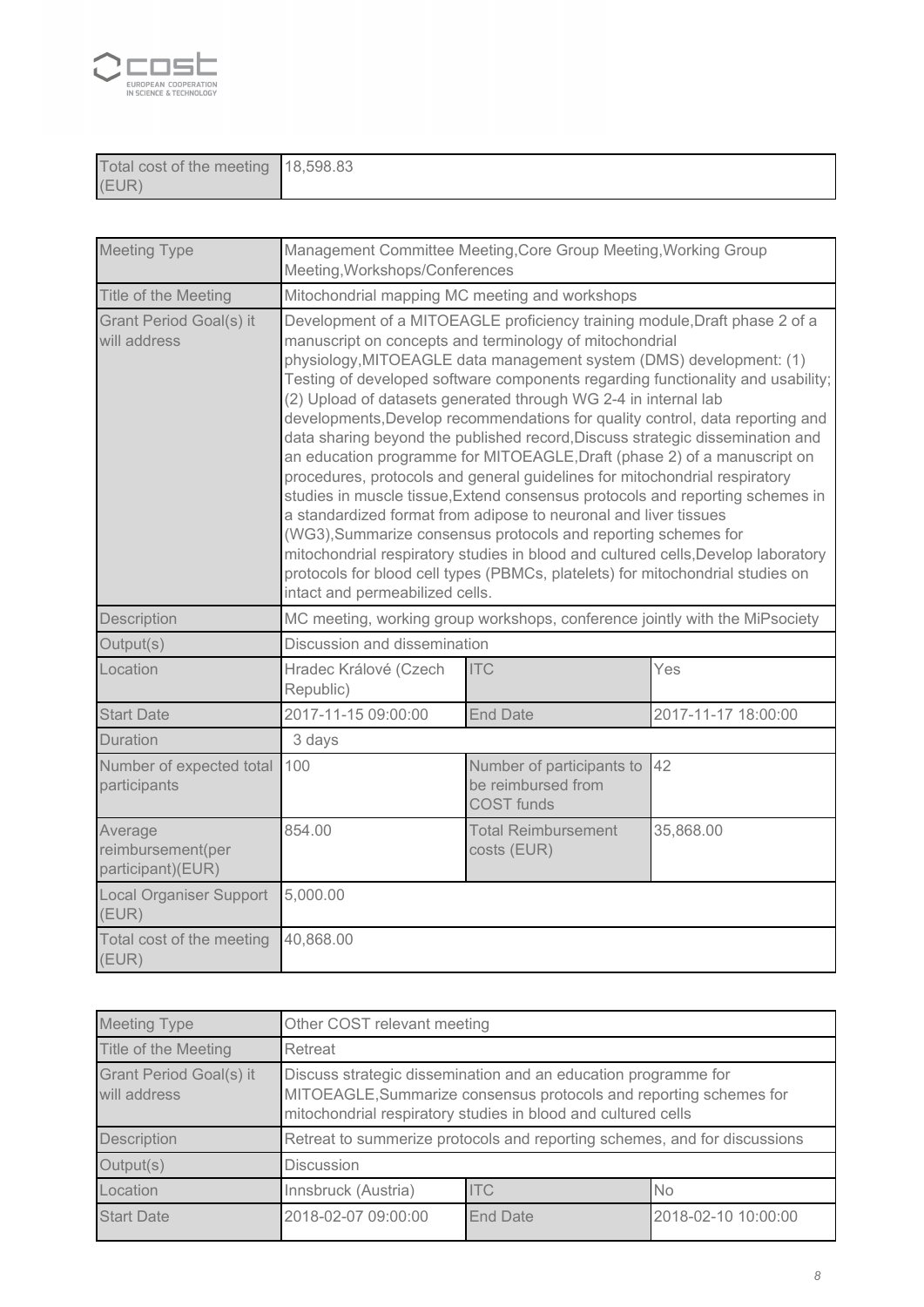

| Duration                                          | 4 days   |                                                                 |          |
|---------------------------------------------------|----------|-----------------------------------------------------------------|----------|
| Number of expected total 8<br>participants        |          | Number of participants to 6<br>be reimbursed from<br>COST funds |          |
| Average<br>reimbursement(per<br>participant)(EUR) | 810.00   | <b>Total Reimbursement</b><br>costs (EUR)                       | 4,860.00 |
| <b>Local Organiser Support</b><br>(EUR)           | 500.00   |                                                                 |          |
| Total cost of the meeting<br>(EUR)                | 5,360.00 |                                                                 |          |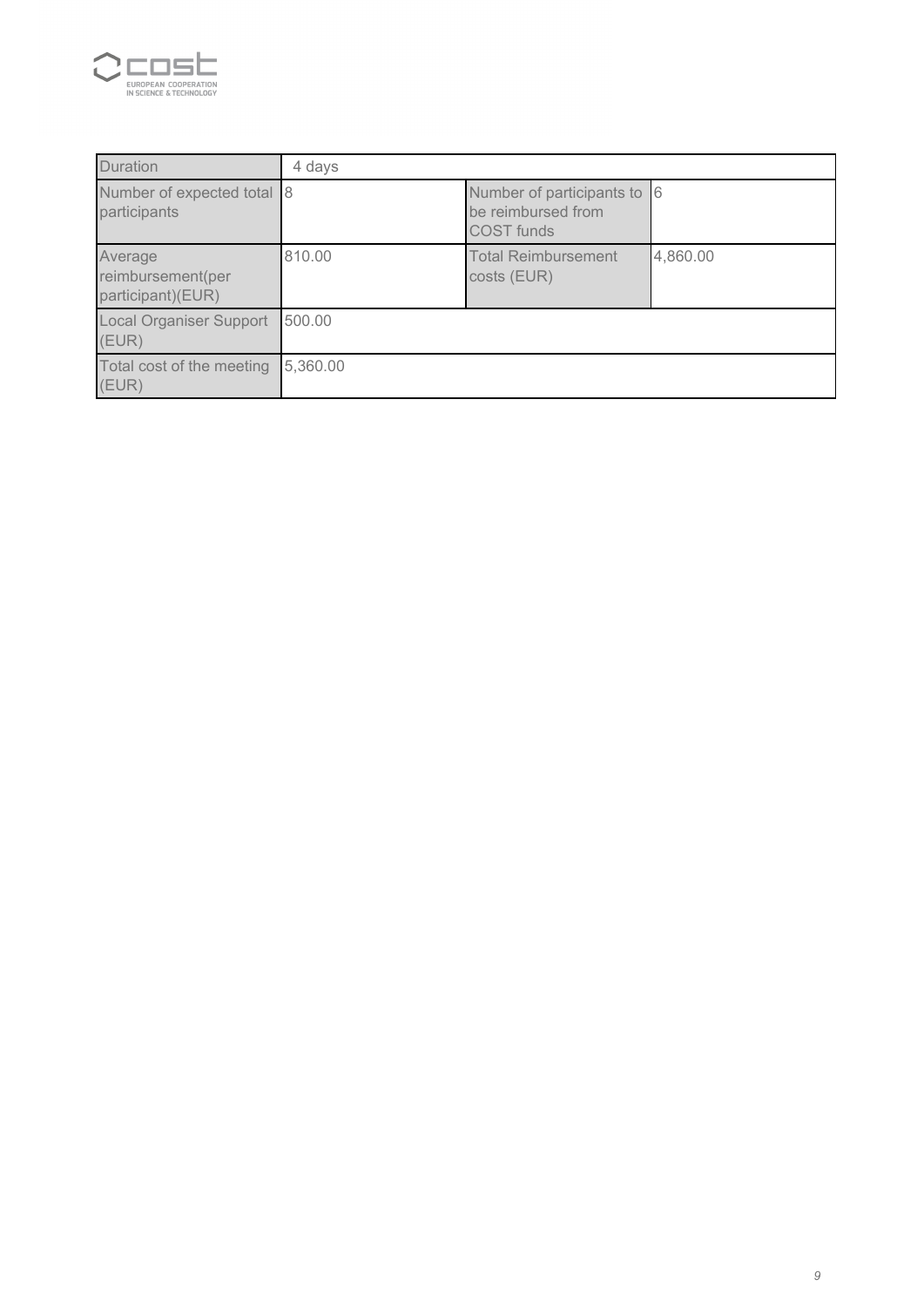

# **Training Schools**

Overview Title of the Training School Dates Location ITC Total Cost(EUR) 10th MiPschool 2017 MITOEAGLE Science Camp 23/07/2017 - 26/07/2017 Obergurgl (Austria) No 29,182.78 Total 29,182.78

Details

| Title of the Training<br>School                | 10th MiPschool 2017 MITOEAGLE Science Camp                                                                                                                                                                                                                                                                                                                                                                                                                                                                                                                                                                                                                                                                                                                                                                                                                                              |                                              |                     |  |  |
|------------------------------------------------|-----------------------------------------------------------------------------------------------------------------------------------------------------------------------------------------------------------------------------------------------------------------------------------------------------------------------------------------------------------------------------------------------------------------------------------------------------------------------------------------------------------------------------------------------------------------------------------------------------------------------------------------------------------------------------------------------------------------------------------------------------------------------------------------------------------------------------------------------------------------------------------------|----------------------------------------------|---------------------|--|--|
| <b>Grant Period Goal(s) it</b><br>will address | Development of a MITOEAGLE proficiency training module, MITOEAGLE data<br>management system (DMS) development: (1) Testing of developed software<br>components regarding functionality and usability; (2) Upload of datasets<br>generated through WG 2-4 in internal lab developments, Develop<br>recommendations for quality control, data reporting and data sharing beyond<br>the published record, Discuss strategic dissemination and an education<br>programme for MITOEAGLE, Extend consensus protocols and reporting<br>schemes in a standardized format from adipose to neuronal and liver tissues<br>(WG3), Summarize consensus protocols and reporting schemes for<br>mitochondrial respiratory studies in blood and cultured cells, Develop laboratory<br>protocols for blood cell types (PBMCs, platelets) for mitochondrial studies on<br>intact and permeabilized cells. |                                              |                     |  |  |
| Description                                    | Obergurgl AT, 2017 Jul 23-30. 10th MiPschool 2017 MITOEAGLE Science<br>Camp - http://www.mitoglobal.org/index.php/MiPschool Obergurgl 2017                                                                                                                                                                                                                                                                                                                                                                                                                                                                                                                                                                                                                                                                                                                                              |                                              |                     |  |  |
| Output(s)                                      | Enhance the rigorous training level particularly for PhD students and young<br>researchers in order to establish the practical guidelines introduced by<br>MITOEAGLE and to enhance research results in the long term.                                                                                                                                                                                                                                                                                                                                                                                                                                                                                                                                                                                                                                                                  |                                              |                     |  |  |
| Location                                       | Obergurgl (Austria)                                                                                                                                                                                                                                                                                                                                                                                                                                                                                                                                                                                                                                                                                                                                                                                                                                                                     | <b>ITC</b>                                   | <b>No</b>           |  |  |
| <b>Start Date</b>                              | 2017-07-23 17:00:00                                                                                                                                                                                                                                                                                                                                                                                                                                                                                                                                                                                                                                                                                                                                                                                                                                                                     | <b>End Date</b>                              | 2017-07-26 09:00:00 |  |  |
| Number of trainers                             | 13                                                                                                                                                                                                                                                                                                                                                                                                                                                                                                                                                                                                                                                                                                                                                                                                                                                                                      | Number of trainees                           | 70                  |  |  |
| Number of trainers to be<br>reimbursed         | 11                                                                                                                                                                                                                                                                                                                                                                                                                                                                                                                                                                                                                                                                                                                                                                                                                                                                                      | Number of trainees to be<br>34<br>reimbursed |                     |  |  |
| Average trainer<br>Reimbursement(EUR)          | 972.24<br>396.71<br>Average reimbursement<br>per trainee(EUR)                                                                                                                                                                                                                                                                                                                                                                                                                                                                                                                                                                                                                                                                                                                                                                                                                           |                                              |                     |  |  |
| <b>Total trainer</b><br>Reimbursement(EUR)     | 10,694.64                                                                                                                                                                                                                                                                                                                                                                                                                                                                                                                                                                                                                                                                                                                                                                                                                                                                               | 13,488.14<br>Total trainee Grant(EUR)        |                     |  |  |
| <b>Local Organiser Support</b><br>(EUR)        | 5,000.00                                                                                                                                                                                                                                                                                                                                                                                                                                                                                                                                                                                                                                                                                                                                                                                                                                                                                |                                              |                     |  |  |
| Total cost of the Training<br>School(EUR)      | 29,182.78                                                                                                                                                                                                                                                                                                                                                                                                                                                                                                                                                                                                                                                                                                                                                                                                                                                                               |                                              |                     |  |  |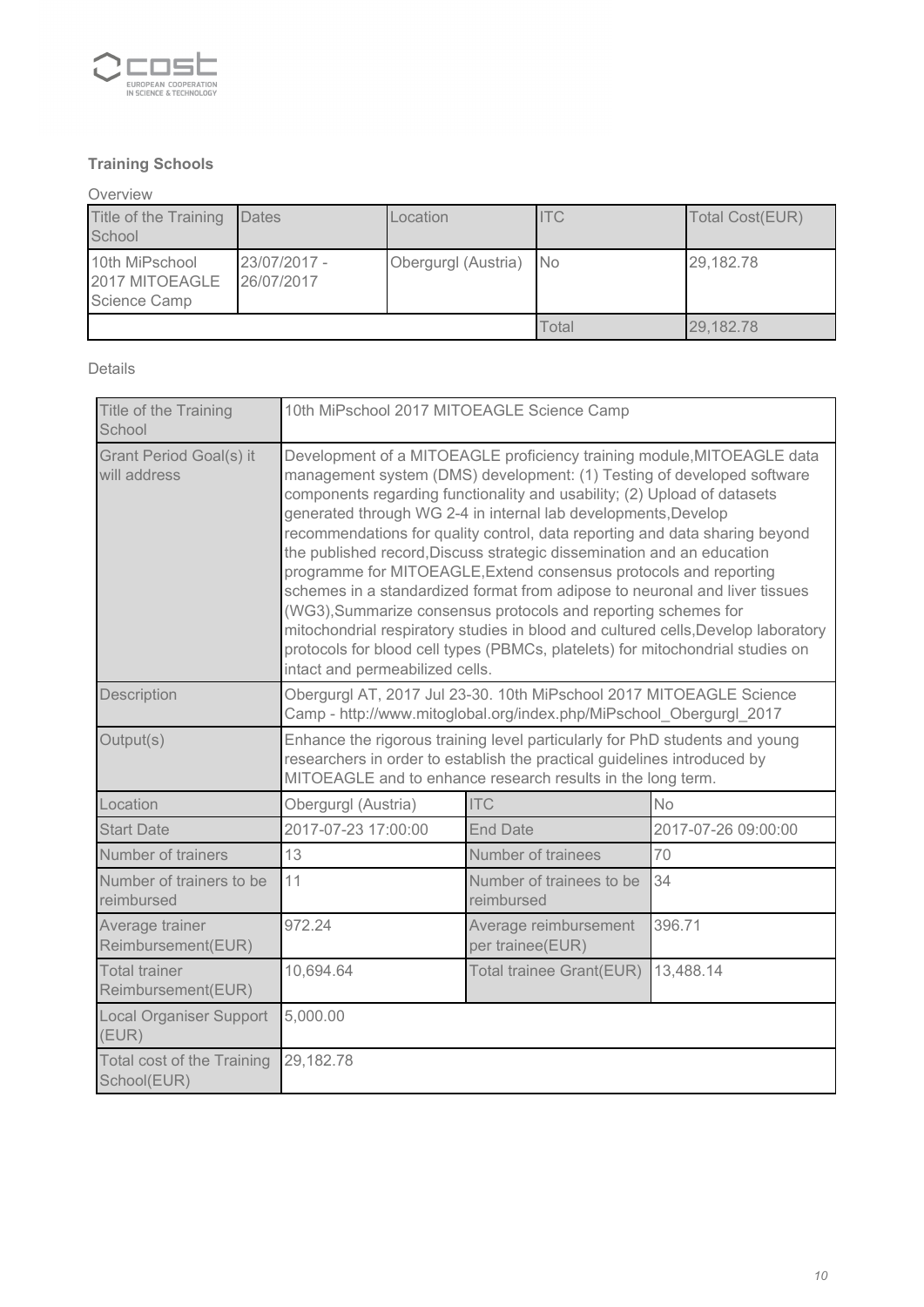

# **Short Term Scientific Missions (STSM)**

| Number                                  | Average cost per STSM(EUR)<br>Total cost(EUR)                                                                                                                                                                                                                                                                                                                                                                                                                                                                                                                                             |                                                                                                                                                                                                                                                                                                                                                                                                                                                                                                                                                                                                                                                                                                                                                                                                                                                                                                                                                                                                                 |  |
|-----------------------------------------|-------------------------------------------------------------------------------------------------------------------------------------------------------------------------------------------------------------------------------------------------------------------------------------------------------------------------------------------------------------------------------------------------------------------------------------------------------------------------------------------------------------------------------------------------------------------------------------------|-----------------------------------------------------------------------------------------------------------------------------------------------------------------------------------------------------------------------------------------------------------------------------------------------------------------------------------------------------------------------------------------------------------------------------------------------------------------------------------------------------------------------------------------------------------------------------------------------------------------------------------------------------------------------------------------------------------------------------------------------------------------------------------------------------------------------------------------------------------------------------------------------------------------------------------------------------------------------------------------------------------------|--|
| 20                                      | 35,000.00<br>1,750.00                                                                                                                                                                                                                                                                                                                                                                                                                                                                                                                                                                     |                                                                                                                                                                                                                                                                                                                                                                                                                                                                                                                                                                                                                                                                                                                                                                                                                                                                                                                                                                                                                 |  |
| Grant Period Goal(s) it<br>will address | intact and permeabilized cells.                                                                                                                                                                                                                                                                                                                                                                                                                                                                                                                                                           | Development of a MITOEAGLE proficiency training module, Draft phase 2 of a<br>manuscript on concepts and terminology of mitochondrial<br>physiology, MITOEAGLE data management system (DMS) development: (1)<br>Testing of developed software components regarding functionality and usability;<br>(2) Upload of datasets generated through WG 2-4 in internal lab<br>developments, Develop recommendations for quality control, data reporting and<br>data sharing beyond the published record, Draft (phase 2) of a manuscript on<br>procedures, protocols and general guidelines for mitochondrial respiratory<br>studies in muscle tissue, Extend consensus protocols and reporting schemes in a<br>standardized format from adipose to neuronal and liver tissues<br>(WG3), Summarize consensus protocols and reporting schemes for<br>mitochondrial respiratory studies in blood and cultured cells, Develop laboratory<br>protocols for blood cell types (PBMCs, platelets) for mitochondrial studies on |  |
| Description                             | <b>STSM</b>                                                                                                                                                                                                                                                                                                                                                                                                                                                                                                                                                                               |                                                                                                                                                                                                                                                                                                                                                                                                                                                                                                                                                                                                                                                                                                                                                                                                                                                                                                                                                                                                                 |  |
| Output(s)                               | 1. Support individual mobility. 2. Specifical contributions to the scientific<br>objectives of MITOEAGLE. 3. Strengthen the MITOEAGLE network. 4. Foster<br>collaborations by allowing researchers participating in the COST Action<br>MITOEAGLE to visit an institution/organisation in another participating COST<br>Country; an approved Near Neighbour Country institution; an approved<br>International Partner Country institution. 5. Learn new techniques. 6. Gain<br>access to specific data, methods and instruments not available in the home<br>institutions / organisations. |                                                                                                                                                                                                                                                                                                                                                                                                                                                                                                                                                                                                                                                                                                                                                                                                                                                                                                                                                                                                                 |  |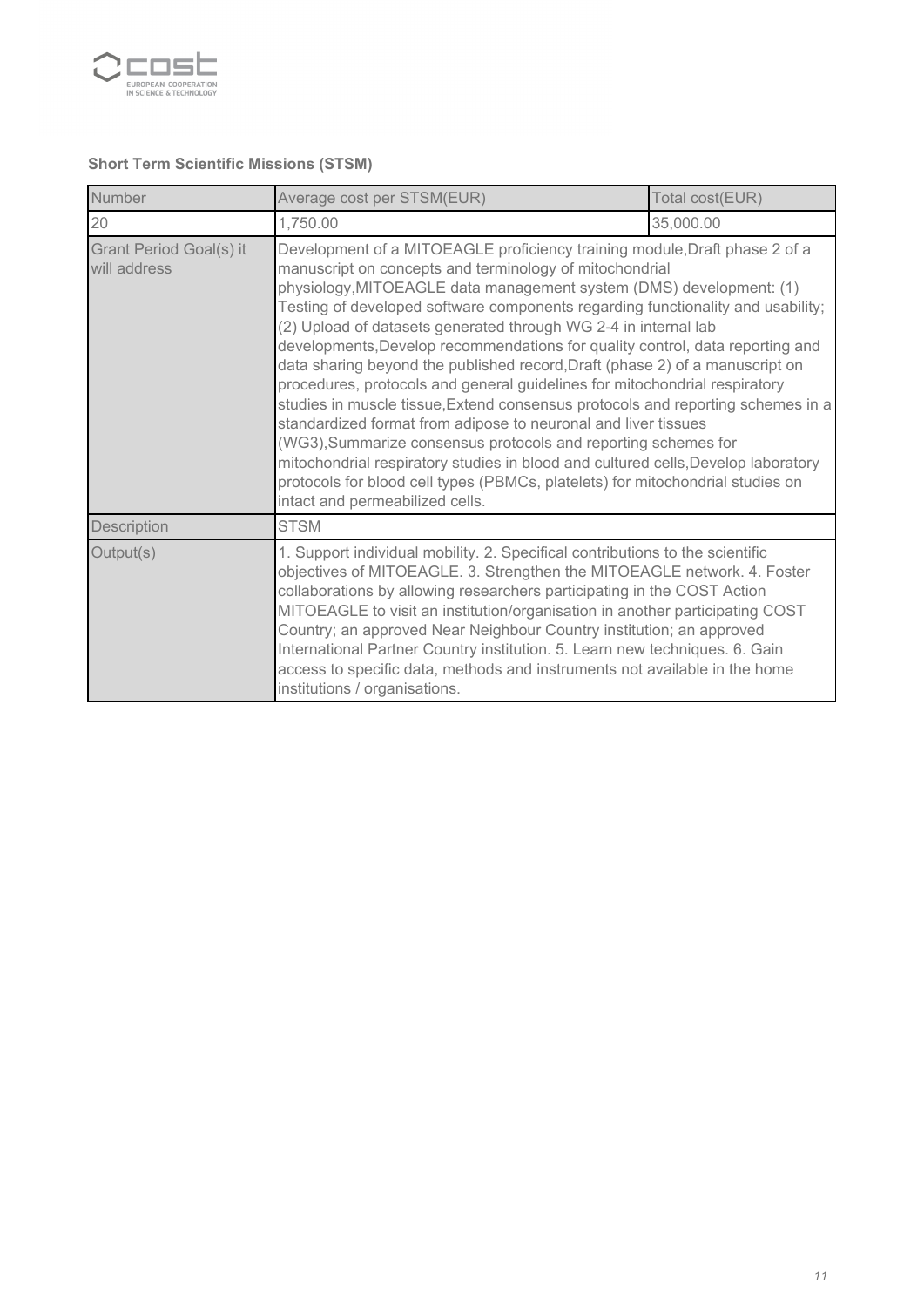

### **ITC Conference Grant**

| Number                                  | Average cost per Grant(EUR)<br>Total cost(EUR)                                                                                                                                                                                                                                                                                                                                                                                                                                                                                                                                                                                                                                                                                                                                                                                                                                                                                                                                                                                                                                                                                                                                                                                                                                                                                     |  |  |  |
|-----------------------------------------|------------------------------------------------------------------------------------------------------------------------------------------------------------------------------------------------------------------------------------------------------------------------------------------------------------------------------------------------------------------------------------------------------------------------------------------------------------------------------------------------------------------------------------------------------------------------------------------------------------------------------------------------------------------------------------------------------------------------------------------------------------------------------------------------------------------------------------------------------------------------------------------------------------------------------------------------------------------------------------------------------------------------------------------------------------------------------------------------------------------------------------------------------------------------------------------------------------------------------------------------------------------------------------------------------------------------------------|--|--|--|
| 5                                       | 2,381.94<br>11,909.70                                                                                                                                                                                                                                                                                                                                                                                                                                                                                                                                                                                                                                                                                                                                                                                                                                                                                                                                                                                                                                                                                                                                                                                                                                                                                                              |  |  |  |
| Grant Period Goal(s) it<br>will address | Development of a MITOEAGLE proficiency training module, Draft phase 2 of a<br>manuscript on concepts and terminology of mitochondrial physiology, Present on<br>project website a collection of procedures and experimental protocols for the<br>evaluation of mitochondrial capacities and a library of protocols, for discussion<br>and optimization, MITOEAGLE data management system (DMS) development:<br>(1) Testing of developed software components regarding functionality and<br>usability; (2) Upload of datasets generated through WG 2-4 in internal lab<br>developments, Develop recommendations for quality control, data reporting and<br>data sharing beyond the published record, Discuss strategic dissemination and<br>an education programme for MITOEAGLE, Draft (phase 2) of a manuscript on<br>procedures, protocols and general guidelines for mitochondrial respiratory<br>studies in muscle tissue, Extend consensus protocols and reporting schemes in a<br>standardized format from adipose to neuronal and liver tissues<br>(WG3), Summarize consensus protocols and reporting schemes for<br>mitochondrial respiratory studies in blood and cultured cells, Develop laboratory<br>protocols for blood cell types (PBMCs, platelets) for mitochondrial studies on<br>intact and permeabilized cells. |  |  |  |
| Description                             | <b>ITC Conference Grant</b>                                                                                                                                                                                                                                                                                                                                                                                                                                                                                                                                                                                                                                                                                                                                                                                                                                                                                                                                                                                                                                                                                                                                                                                                                                                                                                        |  |  |  |
| Output(s)                               | <b>ITC Conference Grant</b>                                                                                                                                                                                                                                                                                                                                                                                                                                                                                                                                                                                                                                                                                                                                                                                                                                                                                                                                                                                                                                                                                                                                                                                                                                                                                                        |  |  |  |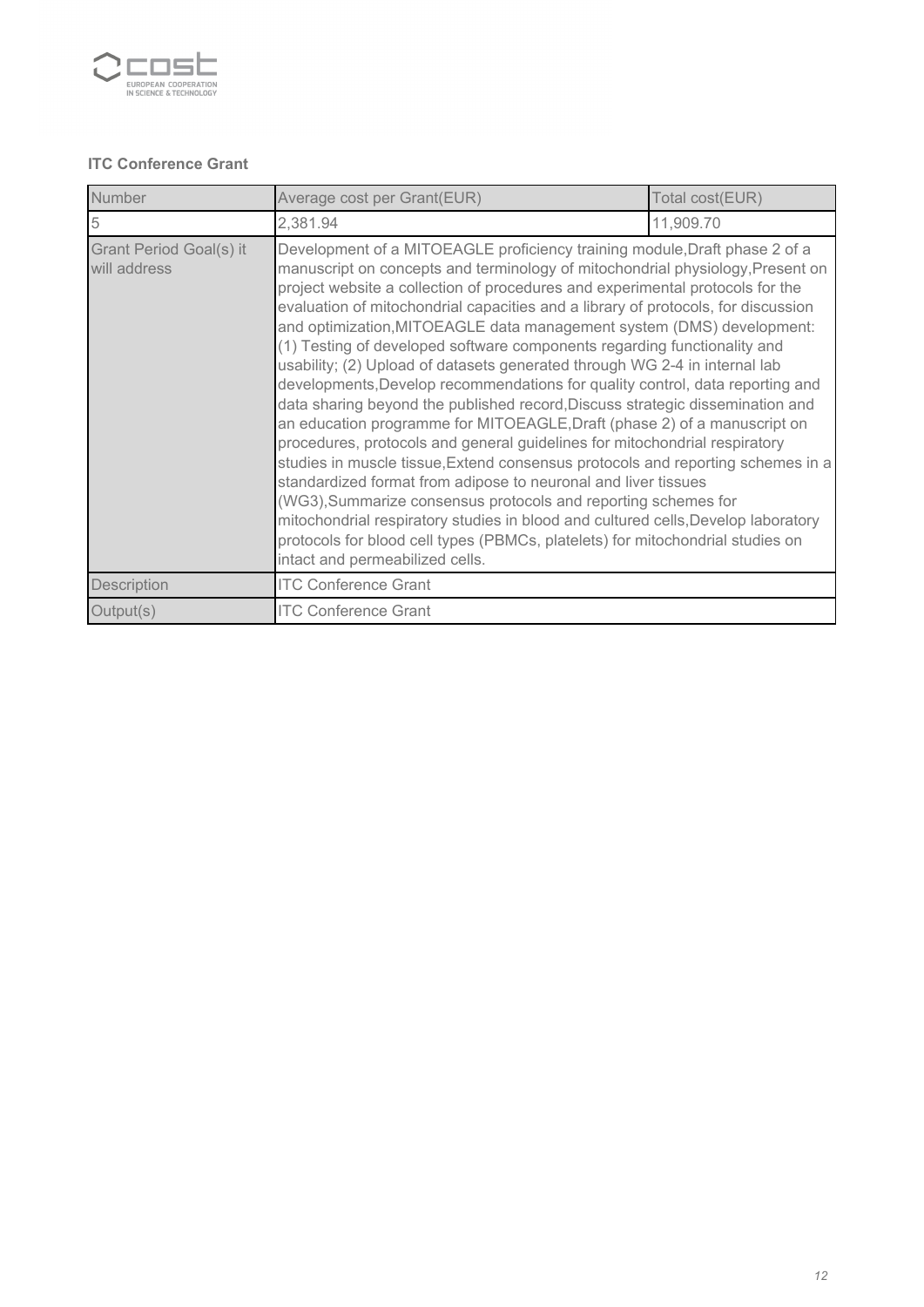

# **COST Action Dissemination**

| <b>Title</b>                                   |                                                                                                                                                                                                                                                                                                                                                                                                                                                                                                                                                                                                                    | <b>Type</b> | Publisher/provider               | Expected date<br>of Release | Cost(EUR) |
|------------------------------------------------|--------------------------------------------------------------------------------------------------------------------------------------------------------------------------------------------------------------------------------------------------------------------------------------------------------------------------------------------------------------------------------------------------------------------------------------------------------------------------------------------------------------------------------------------------------------------------------------------------------------------|-------------|----------------------------------|-----------------------------|-----------|
| Dissemination on project website               |                                                                                                                                                                                                                                                                                                                                                                                                                                                                                                                                                                                                                    |             | Action Website www.mitoeagle.org | 30/04/2018                  | 800.00    |
| <b>Grant Period Goal(s) it</b><br>will address | Present on project website a collection of procedures and experimental<br>protocols for the evaluation of mitochondrial capacities and a library of<br>protocols, for discussion and optimization, Draft (phase 2) of a manuscript on<br>procedures, protocols and general guidelines for mitochondrial respiratory<br>studies in muscle tissue, Summarize consensus protocols and reporting<br>schemes for mitochondrial respiratory studies in blood and cultured<br>cells, Develop laboratory protocols for blood cell types (PBMCs, platelets) for<br>mitochondrial studies on intact and permeabilized cells. |             |                                  |                             |           |
| Description                                    | Dissemination on project website                                                                                                                                                                                                                                                                                                                                                                                                                                                                                                                                                                                   |             |                                  |                             |           |
| Output(s)                                      | Dissemination on project website                                                                                                                                                                                                                                                                                                                                                                                                                                                                                                                                                                                   |             |                                  |                             |           |

| <b>Title</b>                            |                                                                                                                                                                                                                                                                                                                                                                               | <b>Type</b>                  | Publisher/provider                        | <b>Expected date</b><br>of Release | Cost(EUR) |
|-----------------------------------------|-------------------------------------------------------------------------------------------------------------------------------------------------------------------------------------------------------------------------------------------------------------------------------------------------------------------------------------------------------------------------------|------------------------------|-------------------------------------------|------------------------------------|-----------|
| Leaflet for training schools            |                                                                                                                                                                                                                                                                                                                                                                               | Leaflet /<br><b>Brochure</b> | <b>Steiger Druck</b><br><b>GmbH Axams</b> | 08/10/2017                         | 297.59    |
| Grant Period Goal(s) it<br>will address | Development of a MITOEAGLE proficiency training module, Develop<br>recommendations for quality control, data reporting and data sharing beyond<br>the published record, Discuss strategic dissemination and an education<br>programme for MITOEAGLE, Summarize consensus protocols and reporting<br>schemes for mitochondrial respiratory studies in blood and cultured cells |                              |                                           |                                    |           |
| Description                             | Programme and abstracts of training schools                                                                                                                                                                                                                                                                                                                                   |                              |                                           |                                    |           |
| Output(s)                               | Programme and abstracts of training schools                                                                                                                                                                                                                                                                                                                                   |                              |                                           |                                    |           |

| <b>Title</b>                                  |                                                                                                                                                                                                                                                                                                  | Type                         | Publisher/provider                        | Expected date<br>of Release | Cost(EUR) |
|-----------------------------------------------|--------------------------------------------------------------------------------------------------------------------------------------------------------------------------------------------------------------------------------------------------------------------------------------------------|------------------------------|-------------------------------------------|-----------------------------|-----------|
| Leaflets for COST conference and<br>workshops |                                                                                                                                                                                                                                                                                                  | Leaflet /<br><b>Brochure</b> | <b>Steiger Druck</b><br><b>GmbH Axams</b> | 05/03/2018                  | 1,000.00  |
| Grant Period Goal(s) it<br>will address       | Development of a MITOEAGLE proficiency training module, Develop<br>recommendations for quality control, data reporting and data sharing beyond<br>the published record, Summarize consensus protocols and reporting schemes<br>for mitochondrial respiratory studies in blood and cultured cells |                              |                                           |                             |           |
| <b>Description</b>                            | Programme and abstracts for COST conference and workshops                                                                                                                                                                                                                                        |                              |                                           |                             |           |
| Output(s)                                     | Programme and abstracts for COST conference and workshops                                                                                                                                                                                                                                        |                              |                                           |                             |           |

| <b>Disseminations</b><br>otal | $ \sim$<br>.09-<br>nu<br>. U U |
|-------------------------------|--------------------------------|